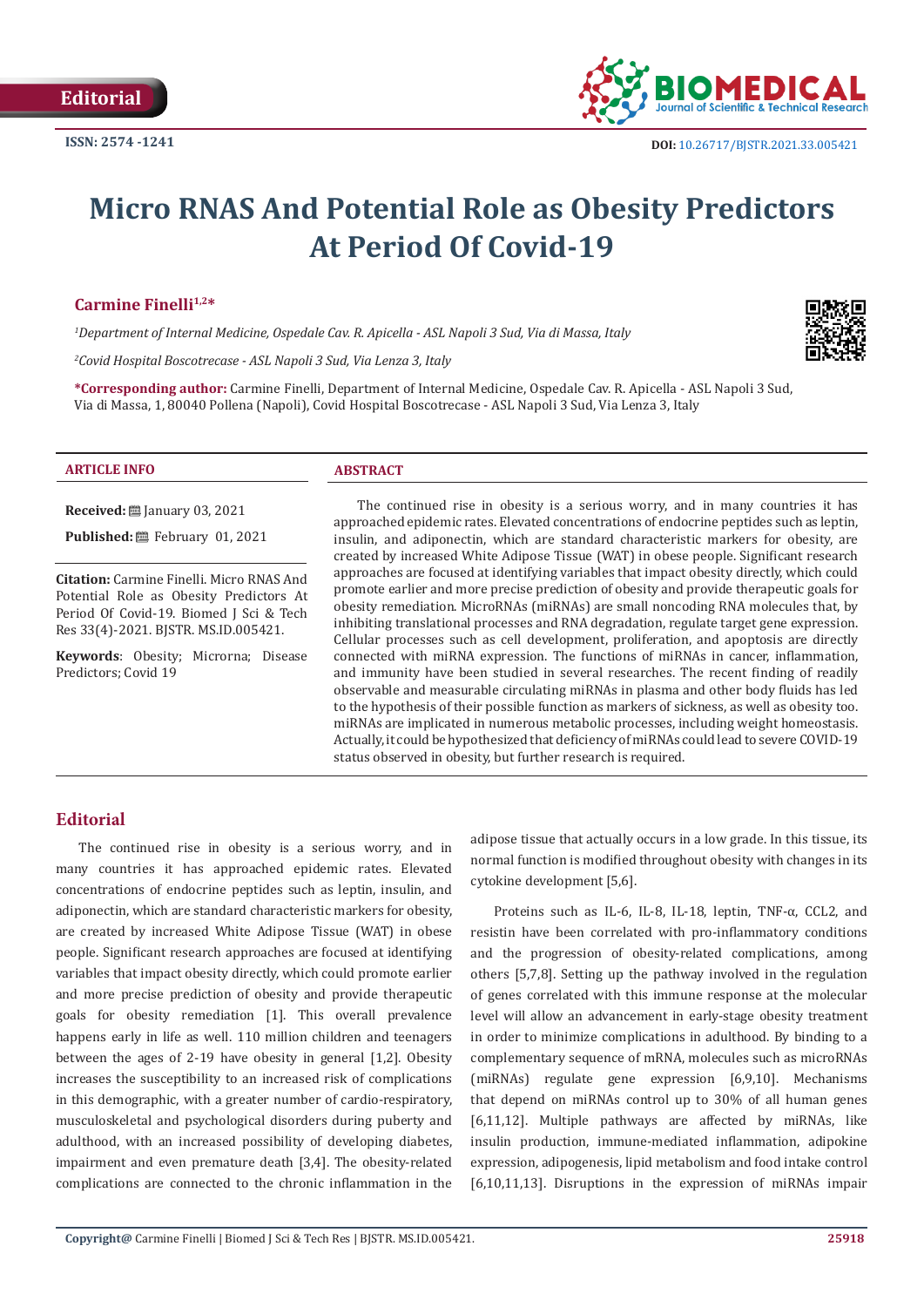the expression of the gene and thus the cellular function in the pathological phase [14]. In the beginning phases, the introduction of innovative approaches to recognize the progress from obesity to inflammation will help to explain the various mechanisms that control this process. Even, for this population, it will provide details on proper management.

### **MicroRNAs and Obesity**

MicroRNAs (miRNAs) are small noncoding RNA molecules that, by inhibiting translational processes and RNA degradation, regulate target gene expression [15]. Cellular processes such as cell development, proliferation, and apoptosis are directly connected with miRNA expression. The functions of miRNAs in cancer, inflammation, and immunity have been studied in several researches [16,17]. New researches have shown that miRNA profiles, including circulating miRNAs and those related to cancer or inflammatory process, can be defined from blood [18,19]. Circulating miRNAs are important markers for common diseases because they are relevant to human blood in a surprisingly stable state, and the findings may have a high degree of individual reproducibility [1,20]. Numerous miRNAs demonstrate typical dysregulation of obese patients in fat tissues and blood [21-23]. These research indicates that the circulating miRNA expression patterns represent the omental fat tissue expression patterns and act as obesity predictors. The importance of circulating miRNAs for obesity is still remain unclear, while research is trying to expose the connections between miRNAs and obesity. In terms of obesity, multiple researchers have described different miRNA expression profiles, and these findings are discussed in the literature [22,24,25]. Many research concentrate on model systems, so there is a lack of human subject knowledge. Obesity is a dynamic disorder and variations in miRNA expression profiles could be produced by intrinsic differences between fat tissues or individuals, such as adipocyte phenotype and obesity-related parameters [26].

Gender-specific variations can also lead to a change in miRNA expression profiles recorded in the literature [27]. The high circulating miR-122 expression levels increase the risk of obesity, which has also been correlated with higher anthropometric or biochemical parameters, such as body mass index, waist to height ratio, fat percentage, serum high-density lipid levels, triglycerides [28]. For a complete understanding of obesity-related miRNAs, these variables should be regarded. Infection with severe acute respiratory syndrome coronavirus 2 (SARS-CoV-2) can produce an abnormal host immune response and can lead to serious illness, a life-threatening disease that occurs more commonly in patients with comorbidities such as hypertension, diabetes, and obesity. The role of various human and SARS-CoV-2 miRNAs in the pathophysiology of COVID-19 has recently been shown in some studies [29]. Human corona virus infection is highly dependent on host miRNA involved in host innate immune response control and inflammation-modulatory miR-146a is among the first miRNAs induced by virus immune response [30].

# **Discussion**

In conclusion, miRNAs are short non-coding RNA sequences synthesized in the nucleus of the cell via a complex multi-stage biosynthetic process beginning with RNA polymerase II; more than 2500 mature miRNAs are identified in the human genome. A broad range of biological processes, such as cell differentiation, proliferation and development, cell-to-cell communication, cell metabolism and apoptosis, are regulated by miRNAs. Insulin signalling, immune-mediated inflammation, adipokine expression, adipogenesis, lipid metabolism, and food intake appear to also be regulated by miRNAs. There is suggestion that miRNAs might also have a role in molecular processes linked to cellular pathways of certain diseases, such as viral infections, cancer, diabetes, obesity and cardiovascular disease. The recent finding of readily observable and measurable circulating miRNAs in plasma and other body fluids has led to the hypothesis of their possible function as markers of sickness, as well as obesity too. miRNAs are implicated in numerous metabolic processes, including weight homeostasis. Actually, it could be hypothesized that deficiency of miRNAs could lead to severe COVID-19 status observed in obesity, but further research is required.

# **Disclosure Statement**

The authors declare that there are no conflicts of interest.

#### **References**

- 1. [Lin H, Tas E, Børsheim E, Mercer KE \(2020\) Circulating miRNA Signatures](https://pubmed.ncbi.nlm.nih.gov/33328751/) [Associated with Insulin Resistance in Adolescents with Obesity. Diabetes](https://pubmed.ncbi.nlm.nih.gov/33328751/) [Metab Syndr Obes 13: 4929-4939.](https://pubmed.ncbi.nlm.nih.gov/33328751/)
- 2. [Boonmanunt S, Pattanaprateep O, Ongphiphadhanakul B, Mc Kay G, Attia](https://pubmed.ncbi.nlm.nih.gov/33371052/) [J, et al. \(2020\) Evaluation of the effectiveness of behavioural economic](https://pubmed.ncbi.nlm.nih.gov/33371052/) [incentive programmes for the promotion of a healthy diet and physical](https://pubmed.ncbi.nlm.nih.gov/33371052/) [activity: a protocol for a systematic review and network meta-analysis.](https://pubmed.ncbi.nlm.nih.gov/33371052/) [BMJ Open 10\(12\): e046035.](https://pubmed.ncbi.nlm.nih.gov/33371052/)
- 3. [Cotter EW, Hornack SE, Fotang JP, Pettit E, Mirza NM \(2020\) A pilot open](https://pubmed.ncbi.nlm.nih.gov/32518670/)[label feasibility trial examining an adjunctive mindfulness intervention](https://pubmed.ncbi.nlm.nih.gov/32518670/) [for adolescents with obesity. Pilot Feasibility Stud 6: 79.](https://pubmed.ncbi.nlm.nih.gov/32518670/)
- 4. [Correa-Burrows P, Blanco E, Gahagan S, Burrows R \(2020\) Validity](https://www.nature.com/articles/s41598-020-71074-y) [assessment of the single-point insulin sensitivity estimator \(spise\) for](https://www.nature.com/articles/s41598-020-71074-y) [diagnosis of cardiometabolic risk in post-pubertal hispanic adolescents.](https://www.nature.com/articles/s41598-020-71074-y) [Sci Rep 10\(1\): 14399.](https://www.nature.com/articles/s41598-020-71074-y)
- 5. [Finelli C \(2020\) Obesity and immunotherapy: the surprisingly positive](https://pubmed.ncbi.nlm.nih.gov/32345093/) [association! Immunotherapy 12\(8\): 541-544.](https://pubmed.ncbi.nlm.nih.gov/32345093/)
- 6. [Filardi T, Sabato C, Lubrano C, Santangelo C, Morano S, et al. \(2020\)](https://pubmed.ncbi.nlm.nih.gov/33261062/) [MicroRNA Modulation by Dietary Supplements in Obesity. Biomedicines](https://pubmed.ncbi.nlm.nih.gov/33261062/) [8\(12\): 545.](https://pubmed.ncbi.nlm.nih.gov/33261062/)
- 7. [Finelli C, Tarantino G \(2013\) What is the role of adiponectin in obesity](https://pubmed.ncbi.nlm.nih.gov/23430039/) [related non-alcoholic fatty liver disease? World J Gastroenterol 19\(6\):](https://pubmed.ncbi.nlm.nih.gov/23430039/) [802-812.](https://pubmed.ncbi.nlm.nih.gov/23430039/)
- 8. [Selvaraju V, Babu JR, Geetha T \(2019\) Association of salivary C-reactive](https://pubmed.ncbi.nlm.nih.gov/31413613/) [protein with the obesity measures and markers in children. Diabetes](https://pubmed.ncbi.nlm.nih.gov/31413613/) [Metab Syndr Obes 12: 1239-1247.](https://pubmed.ncbi.nlm.nih.gov/31413613/)
- 9. [Annese T, Tamma R, De Giorgis M, Ribatti D \(2020\) microRNAs](https://pubmed.ncbi.nlm.nih.gov/33330058/) [Biogenesis, Functions and Role in Tumor Angiogenesis. Front Oncol 10:](https://pubmed.ncbi.nlm.nih.gov/33330058/) [581007.](https://pubmed.ncbi.nlm.nih.gov/33330058/)
- 10. [Chen L, Huang K, Yi K, Huang Y, Tian X, et al. \(2020\) Premature MicroRNA-](https://pubmed.ncbi.nlm.nih.gov/33353171/)[Based Therapeutic: A "One-Two Punch" against Cancers. Cancers \(Basel\)](https://pubmed.ncbi.nlm.nih.gov/33353171/) [12\(12\): 3831.](https://pubmed.ncbi.nlm.nih.gov/33353171/)